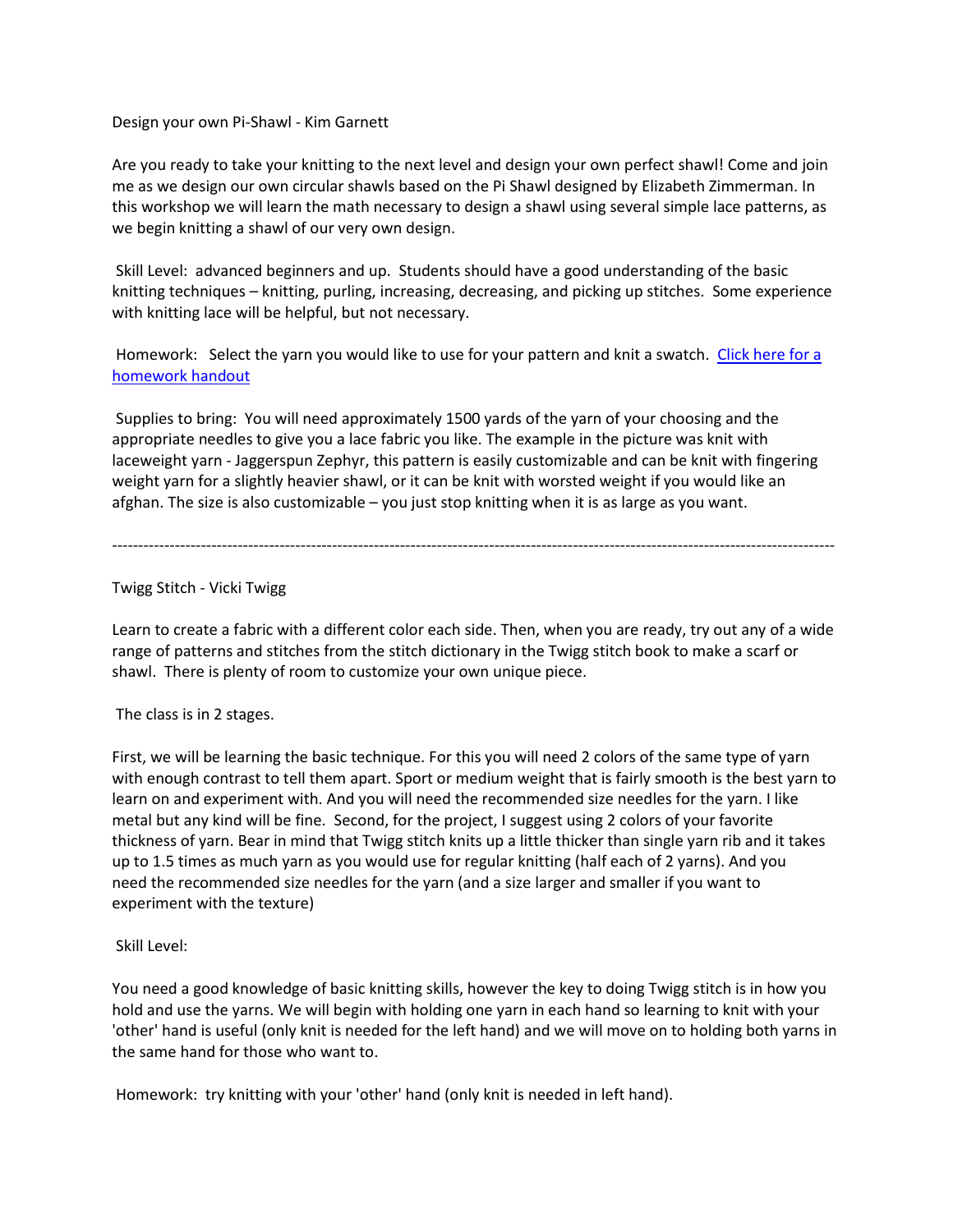Supplies to bring: Two colors of the same type of yarn with enough contrast to tell them apart. Sport or medium weight that is fairly smooth is best. The recommended size needles for the yarn. Two colors of your favorite thickness yarn, the recommended size needles for the yarn and a size larger and size smaller.

------------------------------------------------------------------------------------------------------------------------------------------

Knitting Beads in Garter Stitch: Pulsvarmers - Jennifer Raymond

A different take on beaded knits: in this class we'll design, chart and knit a pair of beaded pulsvarmers. This modern take on a traditional Scandinavian design will teach students how to place beads in garter stitch, and how to read beaded chart patterns.

Skill Level: Advanced Beginner: ability to cast on, bind off, read a pattern, and work a knit stitch.

Materials Fee \$25

Materials Fee Includes: Worksheets, graph paper, dk weight yarn (supplier TBD) approx. 200 yards, pattern, beading materials and beads.

Supplies to bring: US 3 & 4 knitting needles – size used will depend on gauge.

------------------------------------------------------------------------------------------------------------------------------------------

Intarsia in the Round - Kim Garnett

Based on the techniques described in Annetarsia Knits, a "new" way to knit intarsia in the round. Join me as we knit a small sachet bag and learn this wonderful and innovative technique.

Skill Level: advanced beginners and up.

Supplies to bring: Size 6 double pointed needles, 5 different colors of worsted weigh cotton (I used Sugar and Cream dishcloth cotton) 15 yards each of each color.

Entrelac Mittens - Vicki Twigg

The texture and modular construction of entrelac makes these mittens very warm. Knitted in the round from the top down, You can tailor them to fit your hand.

------------------------------------------------------------------------------------------------------------------------------------------

Homework: Check your gauge. You will need 26 sts and 34 rows to 4" square measured over stockinette st. This will fit a hand measuring about 7 1/2" round at base of fingers. The length is adjustable.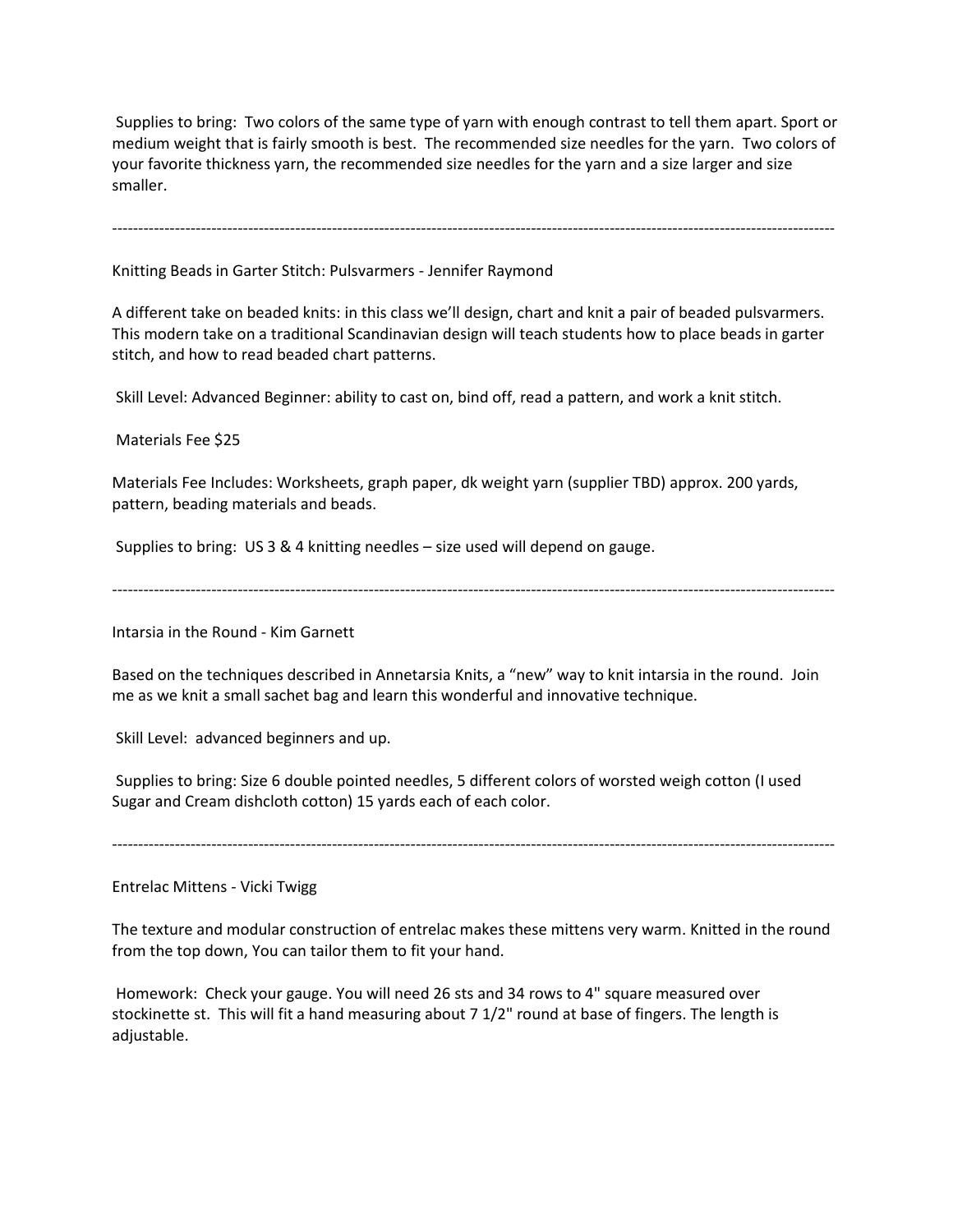Skill Level: You will need good intermediate skills. We will be using p2tog and ssk decreases, picking up sts along the side edge of the knitting, a crochet chain provisional cast on. Some knowledge of entrelac or modular knitting and working short rows is helpful but not essential.

Supplies to bring: About 250 yds of sport weight yarn for the pair.US #3 needles, either double points or a circular 24" or longer (any length is ok, it will be looped between blocks)Spare US #3 (or smaller) double point or circular needle to hold sts.Removable stitch markers.

------------------------------------------------------------------------------------------------------------------------------------------

## Victorian Knitting: The Shape of Shawls - Donna Druchunas

In this class, we would look at several shawls from Victorian knitting books and try to knit small versions of each one from the vintage instructions. This is appropriate for knitters from advanced beginner to advanced skill levels. The stitches are not difficult to knit but it's a fun challenge to try to decipher the Victorian instructions!

Skill level: Intermediate

Supplies to bring: 2 skeins of approx 100 yards of worsted-weight yarn (each a different color) for knitting a sampler, size 7 (4.5mm) or 8 (5mm) knitting needles, basic knitting tools. Advanced knitters may bring fingering or lace weight yarn and appropriately sized needles if desired.

------------------------------------------------------------------------------------------------------------------------------------------

Helix Knitting - Jennifer Raymond

Helix knitting is a technique used to create jog-less stripes and other stunning spiraling patterns. It also can be used to have multiple people knitting on a project at once! Learn how to work this fun technique by making a quick and fun circle baby blanket. Students will learn how to handle increases and decreases in helix knitting, how to calculate stripe width, and other considerations for this technique.

Skill Level: Must know how to knit and purl, increase and decrease, and work in the round.

Supplies to Bring: Students have the option of working a mini blanket (to acquire the skills), or a full size blanket (as in the picture). For mini-blanket students should have about 200 yrds of two different worsted weight yarns, in different colors. For full sized blanket, students should have 440 yrds of each color. Pattern provided with class.

Homework: Students should work the following 9 rounds. Gauge: 9 sts and 12 rows over 2" on size 7 needles, or size to get gauge.

Round 1: In MC, cast on 4 stitches leaving long tail, knit around (joining yarn to make round). Place a marker to mark the beginning of the round. Round 2: Next round, make 1 stitch in each stitch (8 sts). Round 3: K all sts. Round 4: \*k1, m1\* around to marker. (16 sts).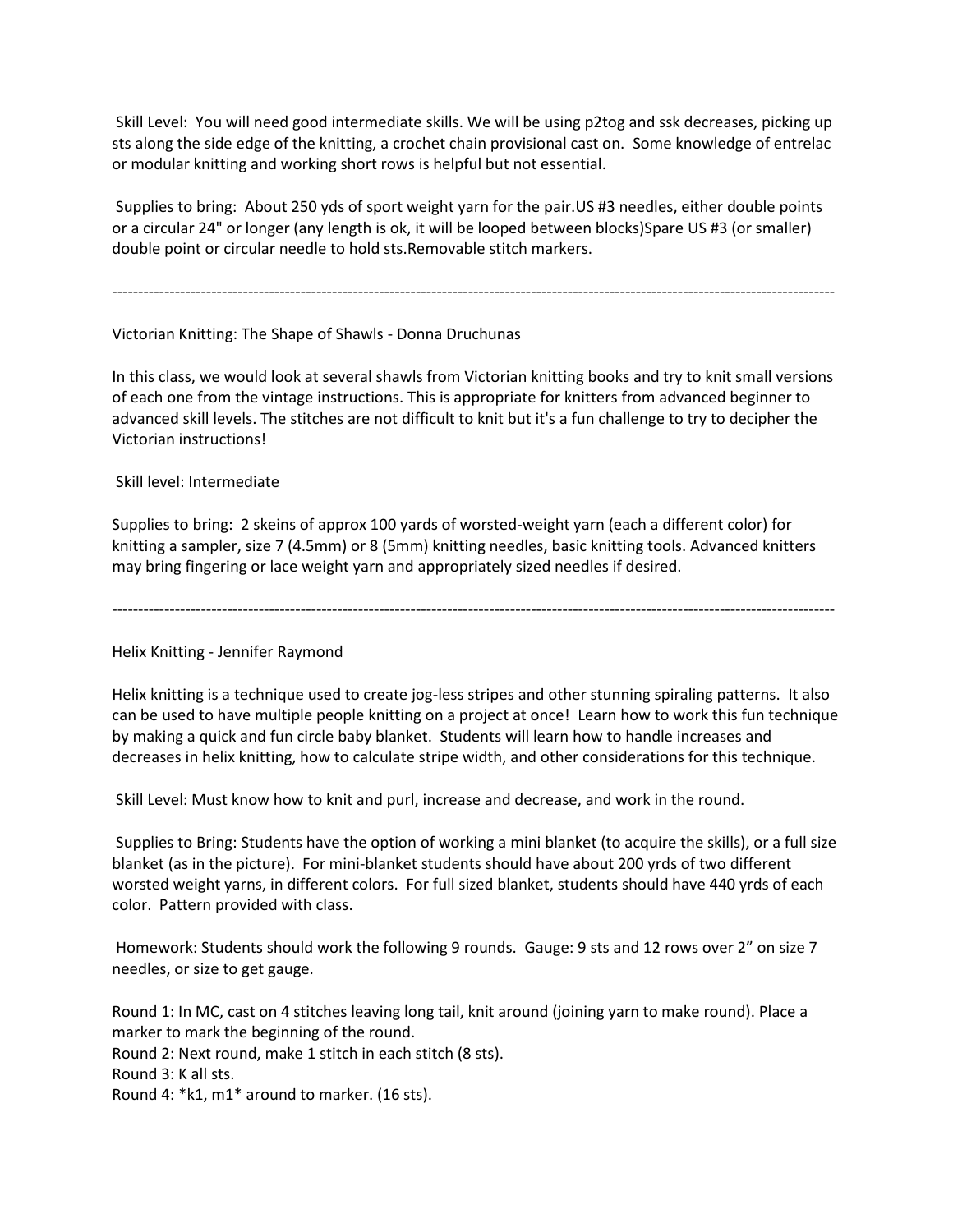Round 5: knit Round 6: \*k2, m1\* around to marker. (24 sts) Round 7: knit Round 8: \*k3, m1\* around to marker. (32 sts) Round 9: knit

------------------------------------------------------------------------------------------------------------------------------------------

## Double Garter Stitch - Vicki Twigg

A new exploration in 2 color work based on garter stitch which enables the knitter to create a fabric which looks great on both sides, no back and front. We will explore the properties and possibilities of the technique and when you are ready start a scarf with a mirrored pattern.

The class is in 2 stages.

First, we will be learning the technique. For this you will need 2 solid colors (slight variations of a hand dyed are fine) of the same type of yarn with enough contrast to tell them apart. Sport or medium weight that is fairly smooth is the best yarn to learn on and experiment with. And you will need the largest size needles recommended for the yarn. I like metal but any kind will be fine. Second, for the project, you will need 2 colors of fingering/sock yarn and US #7 needles (any kind). Also bring a US #6 in case you prefer working with a tighter texture.

Skill Level: Double garter stitch only uses basic knitting techniques. You do not have to hold onto both yarns at the same time although both are used on each row. It can also be done with both yarns in the same hand or with one yarn in each hand, so being able to to knit and purl with either hand can be useful but is not essential. We will cover all methods in the class.

Homework: try knitting and purling with your 'other' hand.

Supplies to bring: 2 solid colors (slight variations of a hand dyed are fine) of the same type of yarn with enough contrast to tell them apart. Sport or medium weight that is fairly smooth is the best yarn to learn on and experiment with. The largest size needles recommended for the yarn. need 2 colors of fingering/sock yarn and US #7 needles (any kind). Also bring a US #6 in case you prefer working with a tighter texture.

------------------------------------------------------------------------------------------------------------------------------------------

## Symbols in Stitches - Donna Druchunas

We will examine symbols in knitting on two levels. First, we will look at the symbols used in knitting designs around the world represented in colorwork, texture, cable, and lace stitches. We will learn about the hidden meanings in the symbols as well as myths and old wives tales about the symbology. Second, we will learn how to find the hidden meaning in knitting chart symbols, and compare charts from Japan, Germany, and Europe, to the symbols used in UK and US knitting books. With the knowledge we gain, understanding the charts that may have seemed "like Greek" to you in the past will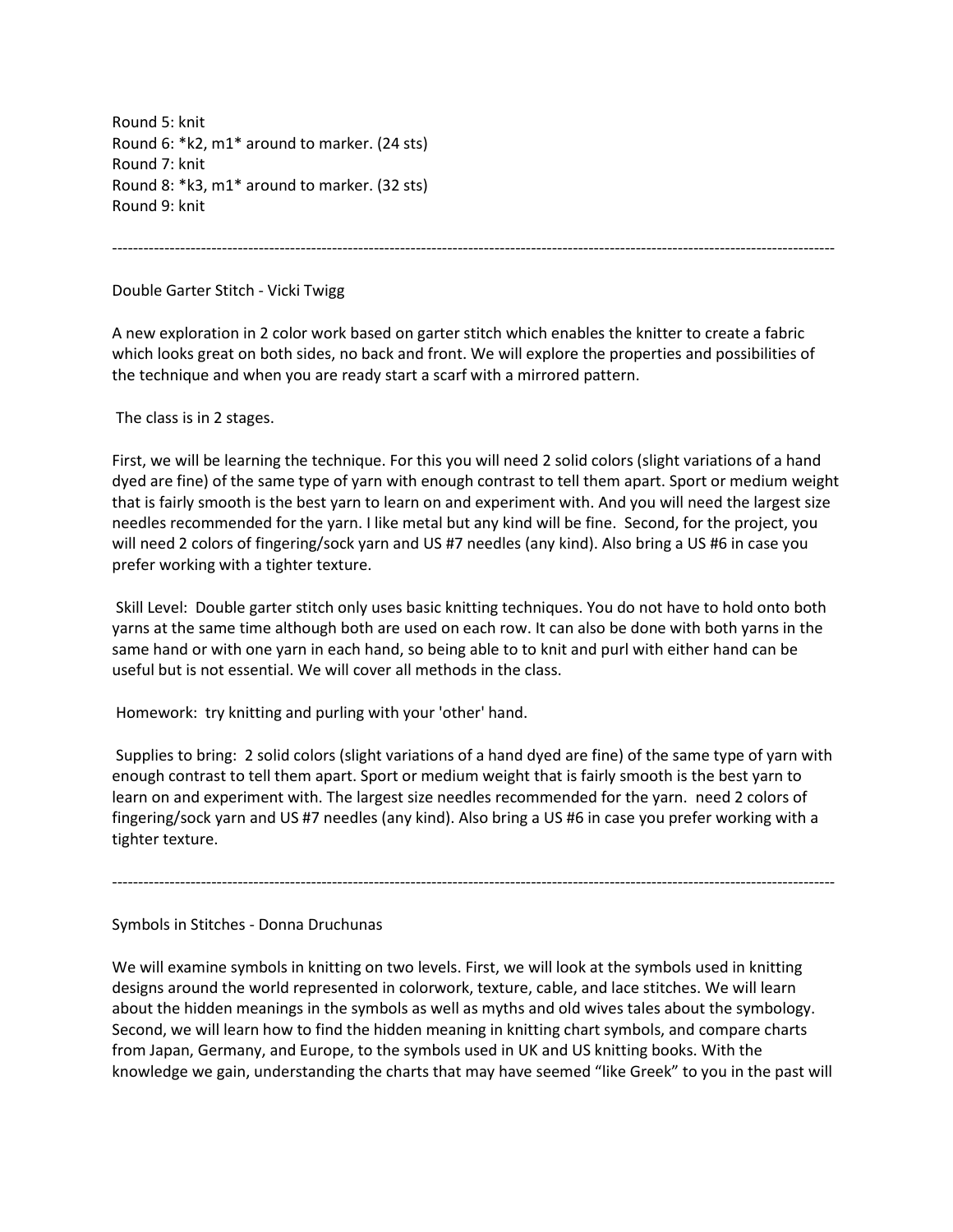become second nature. We will also look at a glossary of knitting terms that compares those from historical and European patterns with modern English-language terminology and techniques.

Skill level: All skill levels. Knitters should have basic knitting skills.

Supplies to bring: Any spare yarn for swatching and appropriately sized needles.

------------------------------------------------------------------------------------------------------------------------------------------

Colorwork Three Ways - Jennifer Raymond

This class is a great introduction to colorwork! Using the pattern Stripes Three Ways, students will learn how to work jogless stripes, simple stranded colorwork and slipped stitch mosaic knitting. This cowl features a unique twist: the patterns on the cowl are determined by the roll of a die!

Skill Level: Must know how to knit and purl, increase and decrease. Should be familiar with reading a pattern.

Supplies to bring: Needles to get gauge (DPN's or circular), 2 colors of worsted weight yarn. Needles to get gauge 10 sts and 14 rows = 2" in stockinette.

Homework: Students have the option of making the small, medium or large cowl 15(17, 20)" or 38(43, 50) cm around. Gauge should be: 10 sts and 14 rows = 2" in stockinette. Before the class, cast on and work the following instructions (for edge of cowl) in worsted weight yarn.

Using MC: Cast on 74 [86, 98] sts. Join to work in the rnd by knitting first and last st together, and place marker to indicate start of rnd. Make sure stitches don't twist! 73 [85, 97] sts.

Border:

Rnd 1: Using MC, knit all sts. Rnd 2: Using MC, purl all sts. Rnd 3 & 4: Repeat rnds 1 & 2 using CC. Rnd 5 & 6: Repeat rnds 1 & 2 using MC

------------------------------------------------------------------------------------------------------------------------------------------

Gloves that Fit - Kim Garnett

Everyone's hands are shaped a little different and most glove patterns do not yield the perfect fit. So come and join me as we learn a few simple steps that modify a glove pattern so that the finished results fit your hands – well, like a glove.

Skill Level: advanced beginners and up.

Homework: [Click here for homework instructions](http://media.wix.com/ugd/67fda1_fb8cd5dd024e488280a6423c21460e12.pdf)